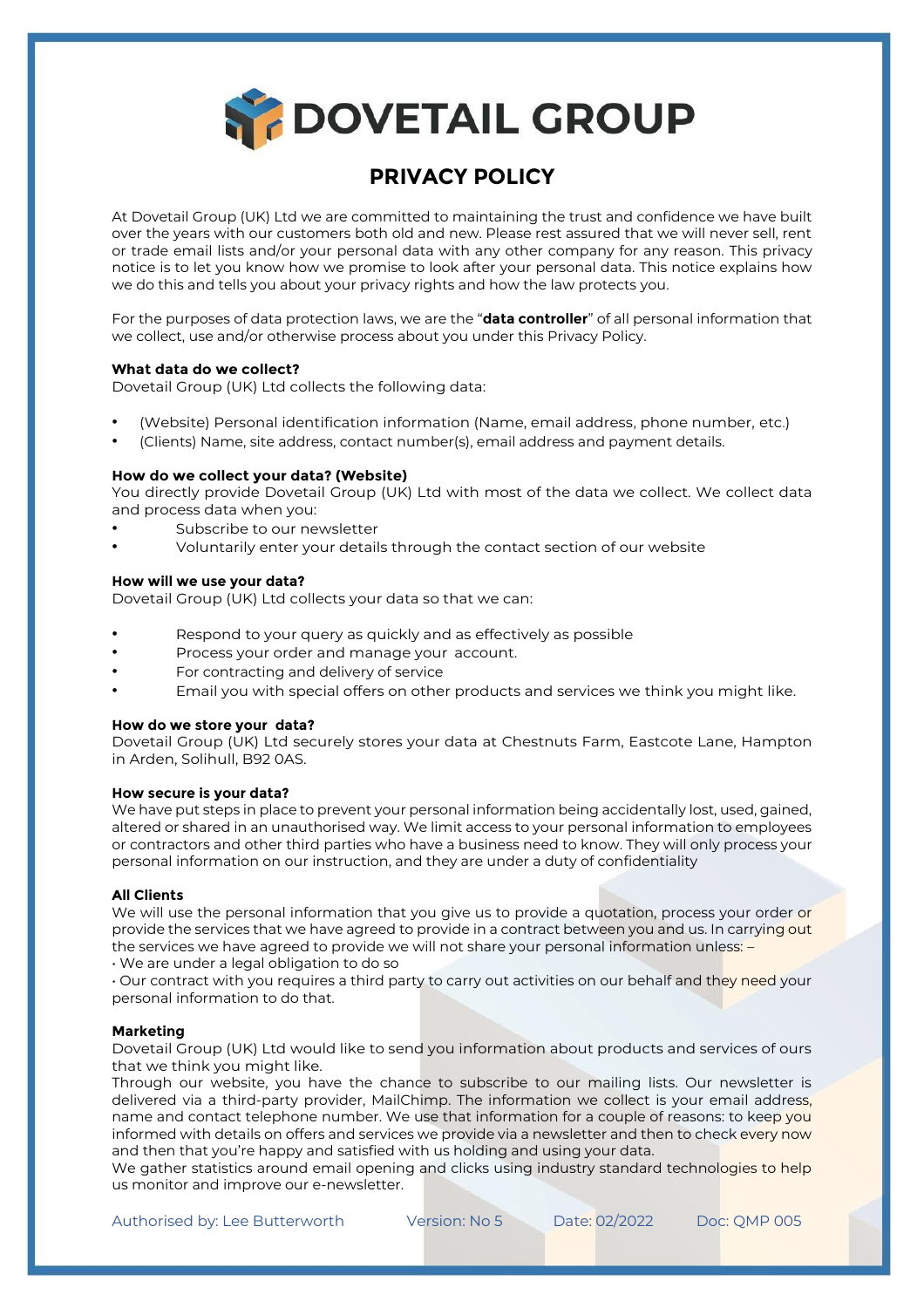For more information, please see MailChimp's privacy notice. You can unsubscribe to general mailings at any time of the day or night by clicking the unsubscribe link at the bottom of any of our emails or by emailing dataprotection@dovetailgroupuk.co.uk.

## **How long do we keep your personal information for?**

We will keep your personal information for as long as we need it to provide the services that we have collected it for. This includes keeping it so that we can meet legal, accounting or regulatory requirements.

- **Retention in case of queries**. We'll retain your personal data as long as necessary to deal with your queries or for a sensible period in order for us to reply to your online query and then deal with queries you raise upon receipt);
- **Retention in case of claims**. We'll retain your personal data for as long as you might legally bring claims against us; and
- **Retention in accordance with legal and regulatory requirements**. We'll retain your personal data after your account or service has been closed or has otherwise come to an end based on our legal and regulatory requirements.

## **What are your data protection rights?**

Dovetail Group (UK) Ltd would like to make sure you are fully aware of all your data protection rights. Every user is entitled to the following:

**The right to access** - You have the right to request Dovetail Group (UK) Ltd for copies of your personal data. We may charge you a small fee for this service.

**The right to rectification** - You have the right to request that Dovetail Group (UK) Ltd correct any information you believe is inaccurate. You also have the right to request Dovetail Group (UK) Ltd to complete information you believe is incomplete.

**The right to erasure** - You have the right to request that Dovetail Group (UK) Ltd erase your personal data, under certain conditions.

**The right to restrict processing** - You have the right to request that Dovetail Group (UK) Ltd restrict the processing of your personal data, under certain conditions.

**The right to object to processing** - You have the right to object to Dovetail Group (UK) Ltd's processing of your personal data, under certain conditions.

**The right to data portability** - You have the right to request that Dovetail Group (UK) Ltd transfer the data that we have collected to another organization, or directly to you, under certain conditions.

If you make a request, we have one month to respond to you. If you would like to exercise any of these rights, please contact us at our email: dataprotection@dovetailgroupuk.co.uk Call us at: 0800 024 8812

Or write to us: Dovetail Group (UK) Ltd , Chestnuts Farm, Eastcote Lane, Solihull, B92 0AS .

#### **What are cookies?**

Cookies are text files placed on your computer to collect standard Internet log information and visitor behavior information.

For further information, visit allaboutcookies.org.

# **How do we use cookies?**

Our website uses cookies to improve our knowledge of the use of our site and give us insight into how it is used. The type of information that we compile using cookies relates only to your PC and does not contain personal details. We collect information such as the IP address, date and time of your visit to our website, which pages you visited and whether those pages were available to you quickly and successfully. We use this information to improve our website and provide you a better online experience.

Authorised by: Lee Butterworth Version: No 5 Date: 02/2022 Doc: QMP 005